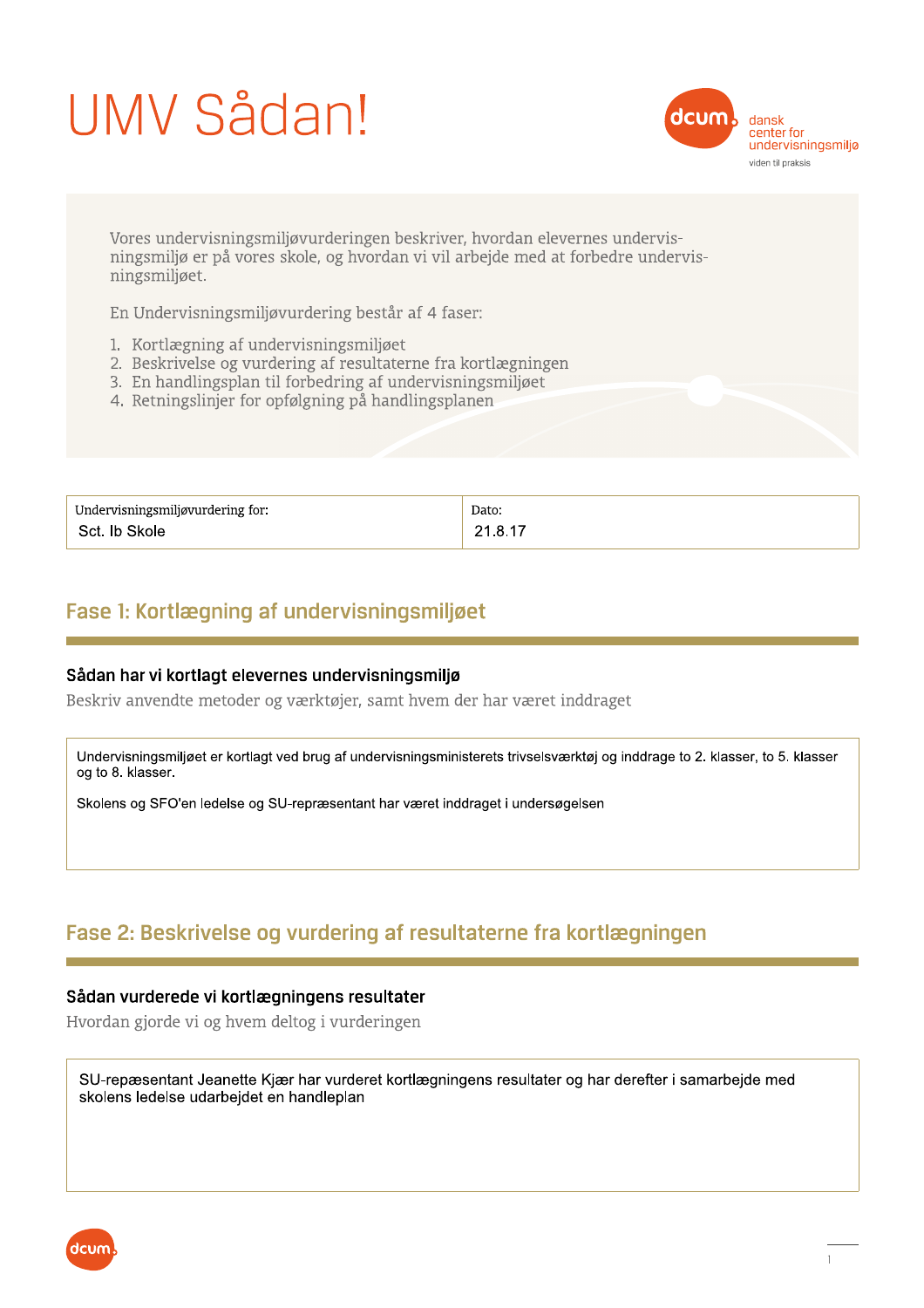#### Det overordnede resultat

Hvordan gjorde vi og hvem deltog i vurderingen

| Vurderingen er lavet ud fra resultaterne fra Undervisningsministerets trivselsværktøj. Vurderingen er lavet af |  |
|----------------------------------------------------------------------------------------------------------------|--|
| SU-repræsentanten i samarbejde med ledelsen                                                                    |  |

#### Vi kan konstatere følgende positive og negative sider ved elevernes undervisningsmiljø

Notér, om det gør sig gældende på skolen generelt, på en bestemt årgang, for et bestemt køn osv.

| Her gør vi det godt                                                                                                                                                                                                | Her oplever vi udfordringer                                                                                                                             |
|--------------------------------------------------------------------------------------------------------------------------------------------------------------------------------------------------------------------|---------------------------------------------------------------------------------------------------------------------------------------------------------|
| Undersøgelsen viser at eleverne på Sct. Ibs Skole<br>trives rigtig godt socialt. Ca. 90 % af undersøgelsens<br>deltagere siger at de trives godt socialt og at de er tit<br>eller meget tit glade for deres skole. | Udfordringerne findes i skolens fysiske rammer. Især<br>toiletterne skaber udfordringer. Eleverne oplever at<br>toiletterne ikke er rene og indbydende. |
| Eleverne føler sig trygge i skolen og over 85% har<br>ikke oplevet følelsen af at blive mobbet.                                                                                                                    | Der er udfordringer med indeklimaet i flere af<br>skolens lokaler.                                                                                      |
| Undersøgelsen viser også at eleverne trives godt<br>fagligt. De føler at de gør fremskridt i skolen og at de                                                                                                       | Eleverne giver også udtryk for at møblerne kunne<br>være bedre.                                                                                         |
| kan klare de opgaver som de selv sætter sig for eller<br>opgaver som læreren stiller dem.                                                                                                                          | Eleverne i 0-3 klasse føler sig nogengange alene i<br>frikvarterne.                                                                                     |
| Lærerne er gode til at støtte eleverne og eleverne<br>oplever at lærernes måde at underviser på<br>understøtter elevernes læring.                                                                                  |                                                                                                                                                         |
|                                                                                                                                                                                                                    |                                                                                                                                                         |
|                                                                                                                                                                                                                    |                                                                                                                                                         |

#### Andre bemærkninger til resultatet af kortlægningen

Overordnet set trives eleverne rigtig godt på Sct. Ib Skole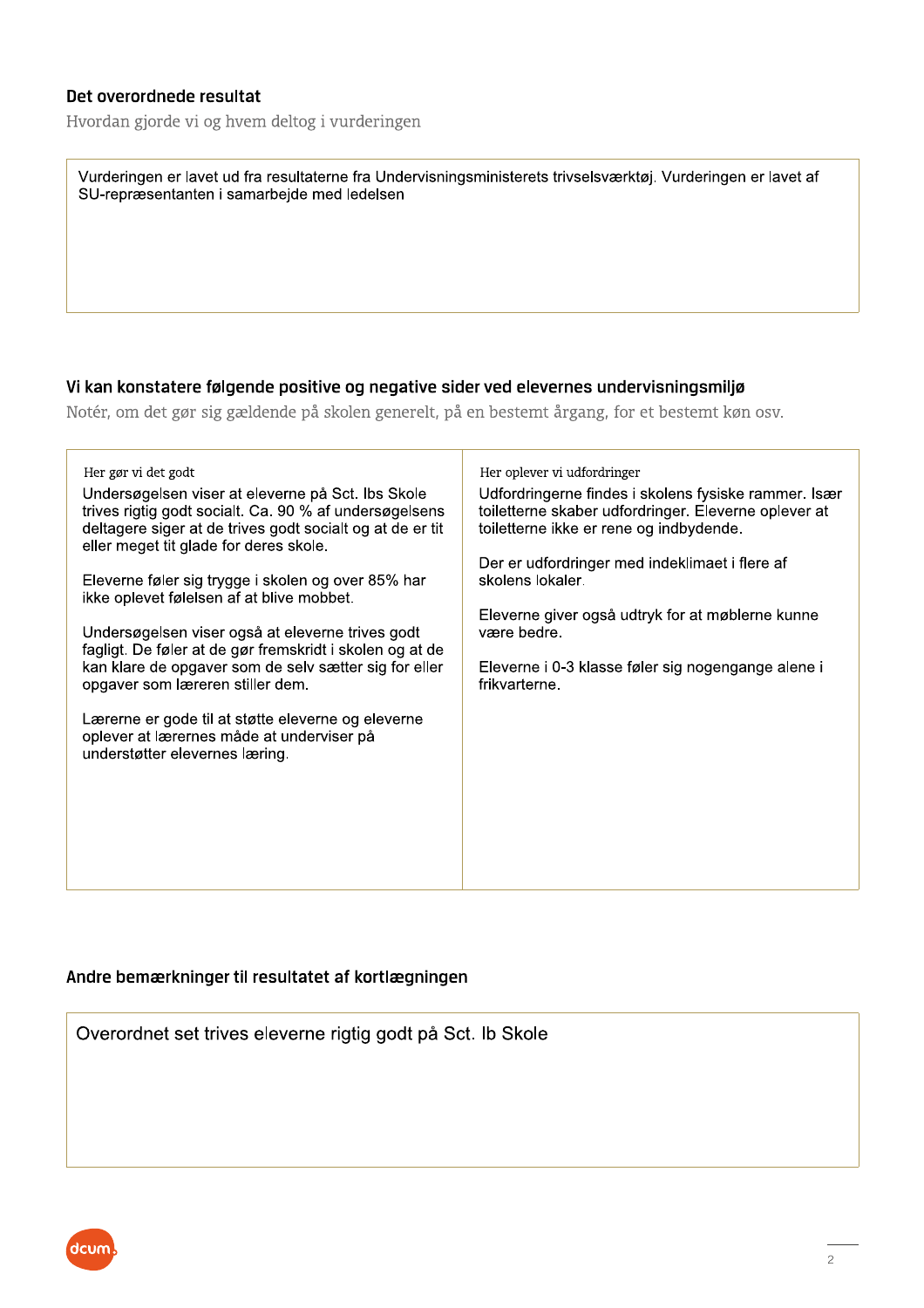# Fase 3: Handlingsplan til forbedring af undervisningsmiljøet

### Sådan lavede vi handlingsplanen

Beskrivelse af fremgangsmåden, og hvem der var med til arbejdet

Handleplanen er lavet af SU-repræsentanten i samarbejde med skolen og SFO'ens ledelse

#### Handlingsplan

| Succes eller udfordring,<br>som arbejdes med,<br>herunder målgruppen | Indsats                                                                           | Ønsket mål<br>for indsatsen                                          | Ansvarlig | Tidsplan<br>(Start /slut og<br>evt. deadlines)    |
|----------------------------------------------------------------------|-----------------------------------------------------------------------------------|----------------------------------------------------------------------|-----------|---------------------------------------------------|
| Toiletter                                                            | Toiletterne i 96.<br>bygningen renoveres<br>og elevrådet<br>inddrages i processen | Mål: Eleverne<br>oplever rene og<br>imødekommede<br>toiletter        | <b>DJ</b> | Start: 2018.<br>Deadline rykket<br>grundet brand. |
| Inventar i<br>klasselokaler                                          | Borde og stole<br>udskiftes løbende i<br>klasserne                                | Mål: Eleverne får<br>borde og stole som<br>er personlig<br>tilpasset | DJ & AD   | Start: 2018                                       |
| Indeklima                                                            | Indeklimaet i 96.<br>bygningen<br>forbedres med et<br>ventilationsanlæg           | Mål: Bedre<br>indeklima i 96.<br>bygningen                           | <b>DJ</b> | Start: 2019<br>Deadline rykket<br>grundet brand   |
| Elever som føler<br>sig alene i<br>frikvartere                       | Legepatrulje                                                                      | Mål: Ingen skal føle<br>sig alene                                    | MHL & UG  | Start: 2017                                       |
|                                                                      |                                                                                   |                                                                      |           |                                                   |
|                                                                      |                                                                                   |                                                                      |           |                                                   |